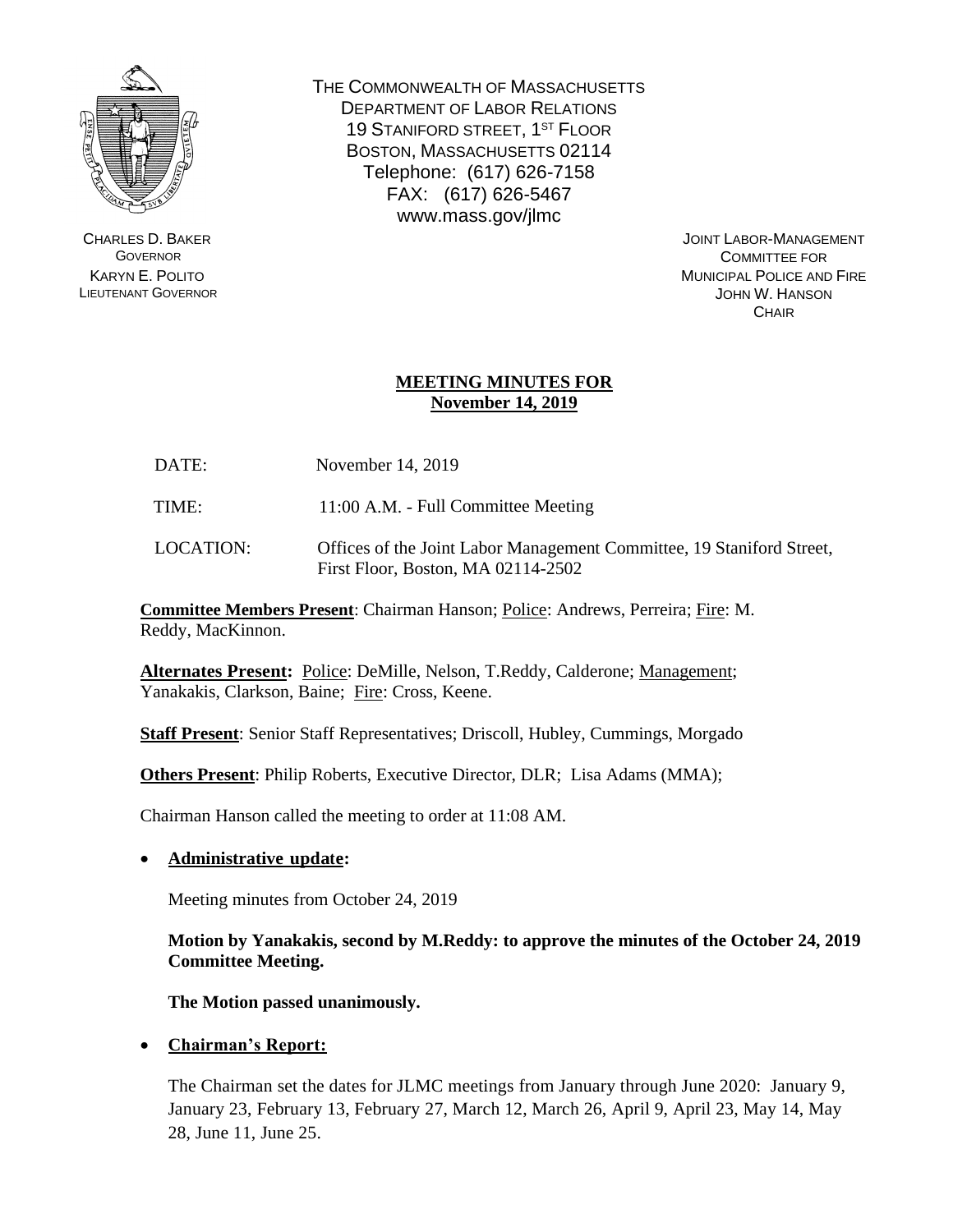The Committee discussed a draft document entitled "Guidance for Joint Labor-Management Committee Members Serving on Arbitration Panels." The Committee made no motions. The Committee took no action. The document was not accepted by the Committee.

## • **Petition, Jurisdiction, Awaiting Funding List (AFL) and Other Cases:**

| <b>Case Number Organization</b>                                             |                        | <b>Mediator/Sr. Staff</b> | <b>Topic/Vote/Action</b>                                     |  |
|-----------------------------------------------------------------------------|------------------------|---------------------------|--------------------------------------------------------------|--|
| 1. 19-7242                                                                  | <b>Plymouth Patrol</b> | DC, GD                    | <i>Jurisdiction</i><br>Vote to $3(a)$ Hearing<br>Arbitration |  |
| $M_{\rm H}$ $C_{\rm{measured}}$ is the limit of all the $C_{\rm{measured}}$ |                        |                           |                                                              |  |

Mr. Cummings briefed the Committee.

**Motion by Andrews, second by Yanakakis: to take jurisdiction in the case of the Plymouth Police Brotherhood, Local 453 MCOP and the Town of Plymouth - JLM-19-7242.**

**The motion passed unanimously.**

**Motion by Andrews, second by Yanakakis: to assign the following Committee members to the case of the Plymouth Police Brotherhood, Local 453 MCOP and the Town of Plymouth - JLM-19-7242, Michael Perreira for Police and Frank Frederickson for Management or substitutes as so designated and approved by the Police and Management Chairs respectively.**

**The motion passed unanimously.**

**Motion by Andrews, second by Yanakakis: I move that the Committee find that in the matter of the Plymouth Police Brotherhood, Local 453 MCOP and the Town of Plymouth - JLM-19- 7242, the issues have remained unresolved for an unreasonable period of time resulting in the apparent exhaustion of the process of collective bargaining, and that the Committee vote to hold a hearing pursuant to Section 1, subsection 3(a), as set forth in Chapter 589 of the Acts of 1987, with the panel members consisting of Michael Perreira (Labor) and Frank Frederickson (Management), or other Committee members and/or senior staff that may be substituted as necessary by the respective Labor and/or Management Chairs pursuant to the rules, policies, and procedures of the Committee, and any other applicable provisions of law, with said panel to be chaired by John Hanson.**

**The motion passed unanimously.**

**Motion by Andrews, second by Yanakakis: to find that in the matter of the Plymouth Police Brotherhood, Local 453 MCOP and the Town of Plymouth - JLM-19-7242, that there is an apparent exhaustion of the processes of collective bargaining which constitutes a potential threat to public welfare and that the Committee vote to send this case to arbitration by a tripartite panel consisting of Michael Perreira (Labor) and Frank Frederickson (Management) and/or other Committee members and/or senior staff that may be substituted as necessary by the respective Labor and/or Management Chairs pursuant to the rules, policies, and procedures of the Committee, and any other applicable provisions of law, and a neutral selected in accordance with the Committee's rules, policies and procedures, on an issue by issue basis, with said issues having been identified at the November 7, 2019, hearing held pursuant to Section 1, Subsection 3(a), of Chapter 589 of the Acts of 1987.**

**The motion passed unanimously.**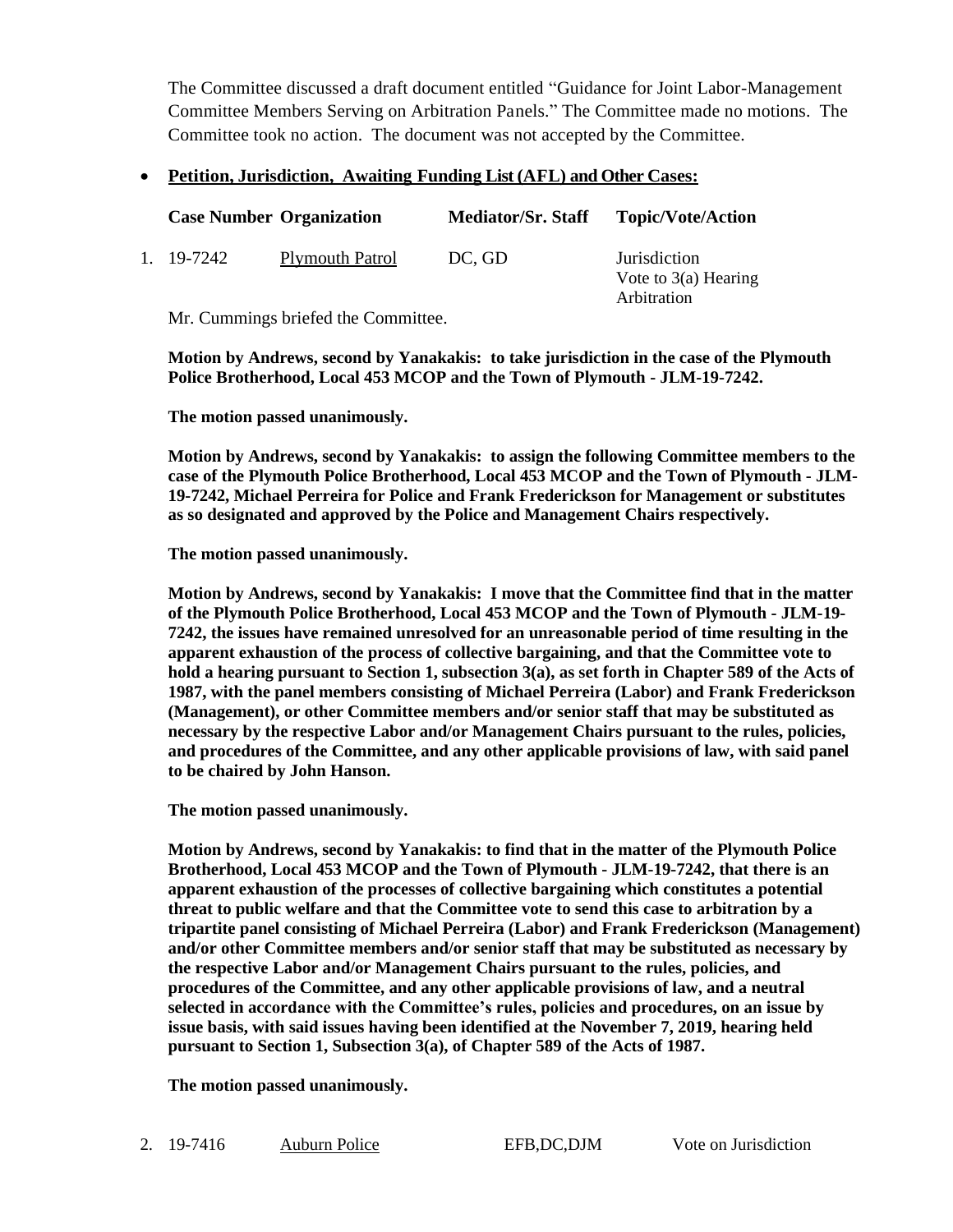**Motion by Andrews, second by Yanakakis: to take jurisdiction in the case of the Auburn Police Officers, Local 388 MCOP and the Town of Auburn – JLM-19-7416.**

**The motion passed unanimously.**

**Motion by Andrews, second by Yanakakis: to assign the following Committee members to the case of the Auburn Police Officers, Local 388 MCOP and the Town of Auburn – JLM-19-7416, Andrews for Police and Kathleen Johnson for Management or substitutes as so designated and approved by the Police and Management Chairs respectively.**

**The motion passed unanimously.**

| 3. 19-7467<br><b>Fairhaven Police</b> | JG, DC, DJM | <b>Funded Remove</b> |
|---------------------------------------|-------------|----------------------|
|---------------------------------------|-------------|----------------------|

Mr. Morgado briefed the Committee.

**Motion by Andrews, second by Yanakakis: to remove the case from the Committee's docket as the contract has been funded.**

**The Motion passed unanimously.**

| 4. 19-7470 | Marlborough Fire | <b>EFB</b> | <b>Tentative Agreement</b> |
|------------|------------------|------------|----------------------------|
|            |                  |            |                            |

Mr. Hubley briefed the Committee and reported a tentative agreement. No Action.

5. 19-7471 Dighton Fire EFB Tentative Agreement

Ms. Hubley briefed the Committee and reported a tentative agreement. No Action.

6. 19-7526 Hudson Police DC,DJM Funded Remove

Mr. Morgado briefed the Committee. No Action.

7. 19-7534 Randolph Fire JOEH, GD Tentative Agreement

Mr. Hubley briefed the Committee and reported a tentative agreement. No Action.

8. 19-7551 Lexington Fire JOEH, GD Tentative Agreement

Mr. Hubley briefed the Committee and reported a tentative agreement. No Action.

9. 19-7562 Malden Fire JOEH, GD Jurisdiction

**Mr. Hubley briefed the Committee.**

**Motion by M.Reddy, second by Yanakakis: to take jurisdiction in the case of the Malden Firefighters, Local 902 IAFF and the City of Malden – JLM-19-7562.**

**The motion passed unanimously.**

**Motion by M.Reddy, second by Yanakakis: to assign the following Committee members to the case of the Malden Firefighters, Local 902 IAFF and the City of Malden – JLM-19-7562, Cross/M.Reddy for Fire and Troy Clarkson for Management or substitutes as so designated and approved by the Fire and Management Chairs respectively.**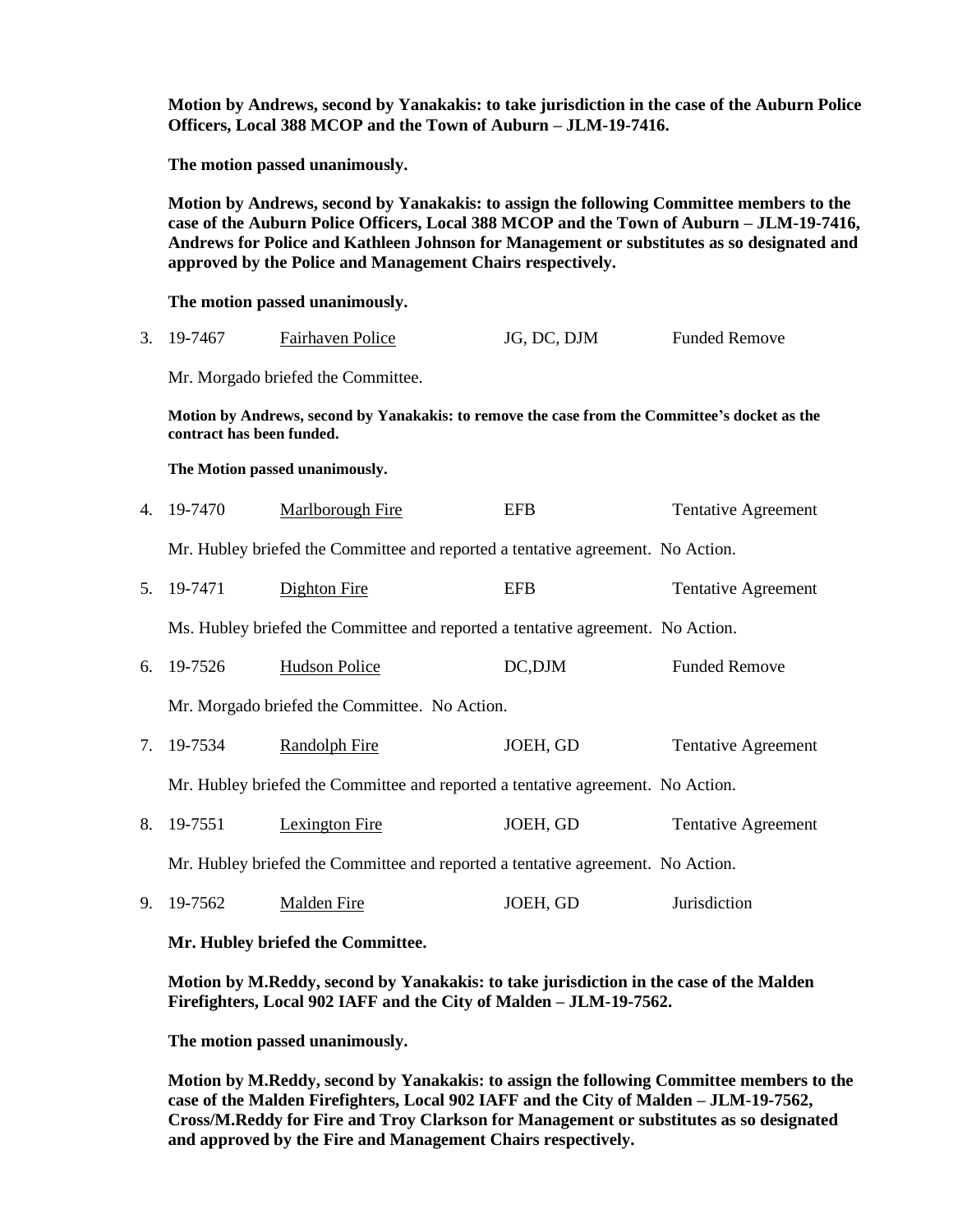**The motion passed unanimously.**

| 10. 19-7585 | Southampton Police | DC, GD | Jurisdiction |
|-------------|--------------------|--------|--------------|
|             |                    |        |              |

**Motion by Andrews, second by Yanakakis: to t ake jurisdiction in the case of the Southampton Police Union, NEPBA and the Town of Southampton - JLM-19-7585.**

**The Motion passed unanimously.**

**Motion by Andrews, second by Yanakakis: to assign the following Committee members to the case of the Southampton Police Union, NEPBA and the Town of Southampton - JLM-19-7585, Andrews for Police and Craver for Management or substitutes as so designated and approved by the Police and Management Chairs respectively.**

**The Motion passed unanimously.**

**11.** 18-6905 Dracut Fire JOEH,DJM Funded Remove

Mr. Morgado briefed the Committee.

**Motion by , second by Yanakakis: to remove the case from the Committee's docket as the contract has been funded.**

**The Motion passed unanimously.**

| 12. 19-7371 | Pittsfield Fire | JOEH,GD | Vote to Arbitration |
|-------------|-----------------|---------|---------------------|
|             |                 |         |                     |

Mr. Hubley briefed the Committee.

**Motion by M.Reddy, second by Yanakakais: to find that in the matter of the Pittsfield Firefighters, Local 2647 and the City of Pittsfield, JLM-19-7371, that there is an apparent exhaustion of the processes of collective bargaining which constitutes a potential threat to public welfare and that the Committee vote to send this case to arbitration by a tripartite panel consisting of Keene (Labor) and Mahoney (Management) and/or other Committee members and/or senior staff that may be substituted as necessary by the respective Labor and/or Management Chairs pursuant to the rules, policies, and procedures of the Committee, and any other applicable provisions of law, and a neutral selected in accordance with the Committee's rules, policies and procedures, on an issue by issue basis, with said issues having been identified at the October 28, 2019, hearing held pursuant to Section 1, Subsection 3(a), of Chapter 589 of the Acts of 1987.**

**The motion passed unanimously.**

#### 13. 19-7469 Gardner Fire JOEH,DJM Vote to 3(a) Hearing

Mr. Morgado briefed the Committee.

**Motion by M.Reddy, second by Yanakakis: – to find that in the matter of the Gardner Fire Fighters Union, Local 2215 IAFF and the City of Gardner – JLM-19-7469, the issues have remained unresolved for an unreasonable period of time resulting in the apparent exhaustion of the process of collective bargaining, and that the Committee vote to hold a hearing pursuant to Section 1, subsection 3(a), as set forth in Chapter 589 of the Acts of 1987, with the panel members consisting of William Cross (Labor) and Kathleen Johnson (Management), or other Committee members and/or senior staff that may be substituted as necessary by the respective Labor and/or Management Chairs pursuant to the rules, policies, and procedures of the**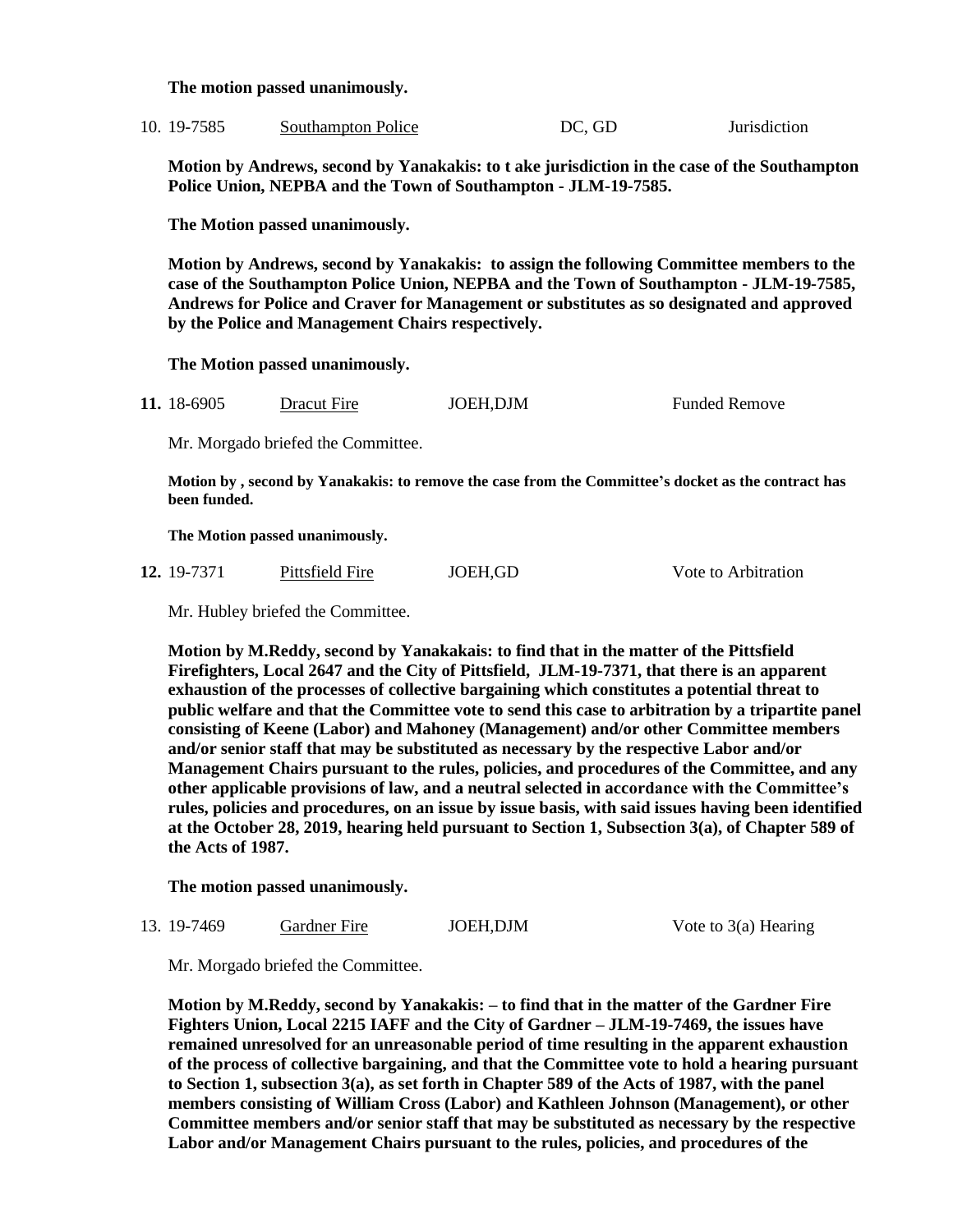| Committee, and any other applicable provisions of law, with said panel to be chaired by John<br>Hanson.<br>The motion passed unanimously. |                                                                                                                            |              |                      |
|-------------------------------------------------------------------------------------------------------------------------------------------|----------------------------------------------------------------------------------------------------------------------------|--------------|----------------------|
| 14. 18-6558                                                                                                                               | <b>Kingston Police Superiors</b>                                                                                           | JG, GD, JOEH | <b>Funded Remove</b> |
|                                                                                                                                           | Mr. Hubley and Mr. Driscoll briefed the Committee.                                                                         |              |                      |
| Motion by Andrews, second by Yanakakis: to remove the case from the Committee's docket as the<br>contract has been funded.                |                                                                                                                            |              |                      |
|                                                                                                                                           | The Motion passed unanimously.                                                                                             |              |                      |
| 15. 18-6589                                                                                                                               | <b>Salem Police</b>                                                                                                        | HB, DJM, DC  | <b>Funded Remove</b> |
|                                                                                                                                           | Mr. Morgado briefed the Committee. No Action.                                                                              |              |                      |
| 16. 18-6753                                                                                                                               | <b>Beverly Police</b>                                                                                                      | DC,DJM       | <b>Funded Remove</b> |
|                                                                                                                                           | Mr. Morgado briefed the Committee.                                                                                         |              |                      |
| Motion by Andrews, second by Yanakakis: to remove the case from the Committee's docket as the<br>contract has been funded.                |                                                                                                                            |              |                      |
| The Motion passed unanimously.                                                                                                            |                                                                                                                            |              |                      |
| 17. 18-6752                                                                                                                               | <b>Beverly Superiors</b>                                                                                                   | DC,DJM       | <b>Funded Remove</b> |
|                                                                                                                                           | Mr. Morgado briefed the Committee.                                                                                         |              |                      |
| Motion by Andrews, second by Yanakakis: to remove the case from the Committee's docket as the<br>contract has been funded.                |                                                                                                                            |              |                      |
| The Motion passed unanimously.                                                                                                            |                                                                                                                            |              |                      |
| 18. 18-6848 Falmouth Fire                                                                                                                 |                                                                                                                            | JG,JOEH,GD   | <b>Funded Remove</b> |
|                                                                                                                                           | Mr. Cross briefed the Committee.                                                                                           |              |                      |
| Motion by M.Reddy, second by Yanakakis: to remove the case from the Committee's docket as the<br>contract has been funded.                |                                                                                                                            |              |                      |
| The Motion passed unanimously.                                                                                                            |                                                                                                                            |              |                      |
| 19. 19-7272                                                                                                                               | Fairhaven Fire                                                                                                             | JOEH, DJM    | <b>Funded Remove</b> |
|                                                                                                                                           | Mr. Morgado briefed the Committee.                                                                                         |              |                      |
|                                                                                                                                           | Motion by Andrews, second by Yanakakis: to remove the case from the Committee's docket as<br>the contract has been funded. |              |                      |
| The Motion passed unanimously.                                                                                                            |                                                                                                                            |              |                      |
| 20. 19-7283                                                                                                                               | <b>Foxborough Police</b>                                                                                                   | JG,DC,DJM    | <b>Funded Remove</b> |